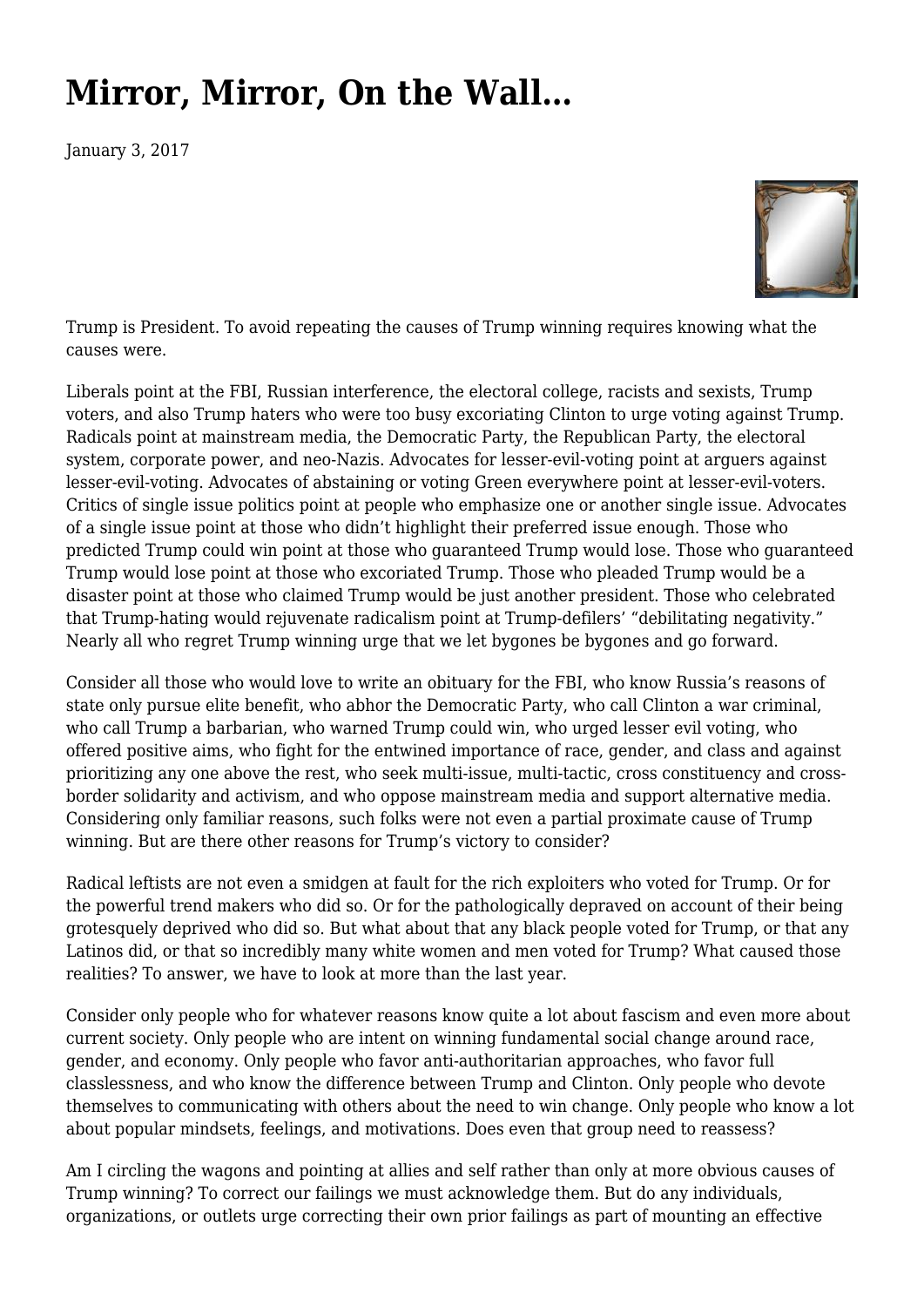opposition? If everyone avoids identifying their own choices as contributions to Trump's victory, won't our own choices remain as they were?

Is finding fault with ourselves more painful than spinning nightmare scenarios of Trumpian apocalypse? More painful than piling on essay after essay documenting coming disasters to audiences who already know how horrible Trump will be? More painful than finger pointing at everyone other than ourselves? More painful than calling for unity while shrouding our own past mistakes?

1. As an anti-sexist feminist I look at Trump's female vote and I ask myself, what did we do wrong over months, years, and literally a half century during which we have been trying to develop feminist awareness and commitment? Why have five decades of feminist efforts left society with so many women and men who did not cry out at Trump's obviously misogynistic intentions? Have we polarized away potential allies too often? Have we attracted potential allies, but conveyed insufficient clarity and commitment for them to stay? Were our feminist values, aims, or methods flawed? Does anyone believe that in five decades we could not have done better? Doesn't it follow that rather than bemoaning the choice of women and men who voted for Trump, we should ask what we ought to change about how we make demands and organize about gender so we attract rather than repel those who don't agree? Being morally and socially right for decades about the scope of society's gender injustices hasn't created an unstoppable tide against sexism. Perhaps we need to say more about medium and long run goals. Perhaps we need to seek feminist outcomes in ways that put off fewer potential allies and pull more constituencies more sustainably into feminist commitment. Can we find a way to talk about gender that doesn't polarize away men and neglect other social phenomena like class and race?

2. As an anti-racist internationalist I look at the admittedly small numbers of low or modest income blacks and Latinos confused about Trump and I wonder how any could exist. I look at the relatively modest support from Blacks for Sanders against Clinton – which was part of the whole election turning out as it did – and I wonder how that too could exist. And while I certainly understand considerable racism still existing in various white constituencies, I see the relative lack of fury at Trump's racism, Islamophobia, and immigrant bashing, and I have to wonder, again, how can that exist? Has decades of anti-racist organizing not tried often enough to reach whites who resisted the appeals due to our preaching overwhelmingly only where we already have a receptive audience? Have our messages too often failed due to their tone or substance alienating those we meant to reach? Have anti-racist communities been pursuing too narrow an understanding, thus concluding Clinton was preferable to Sanders? Have anti-racist values, aims, or methods been flawed? Does anyone believe that in over a half century we could not have done better? Rather than bemoaning the choices of whites who voted for Trump, shouldn't we ask what we ought to change about how we make demands and organize about race so we attract rather than repel those who don't agree? Being morally and socially right for decades about the scope of racism's ills hasn't created an unstoppable tide against racism. Perhaps we need to say more about medium and long run goals. Can we find a way to talk and make demands about race that doesn't polarize away white people and that better accounts for other social phenomena like class and gender?

3. As an anti-capitalist I look at a narcissistic billionaire bully attracting tens of millions of working class votes and I wonder how that could exist. How could five decades of anti-capitalist organizing leave so many workers susceptible to Trump's rhetoric and posturing? Was it something about our substance, such as not sufficiently addressing what working people feel and experience in ways they relate to? Was it something about our approach, such as giving off hostility toward working people quite like what they daily encounter from authority figures in hospitals, courts, and workplaces? Why when working people are furious at their plight do anti-capitalists have little connection to and often even little empathy for workers' rising fury? When Clinton called working class Trump supporters